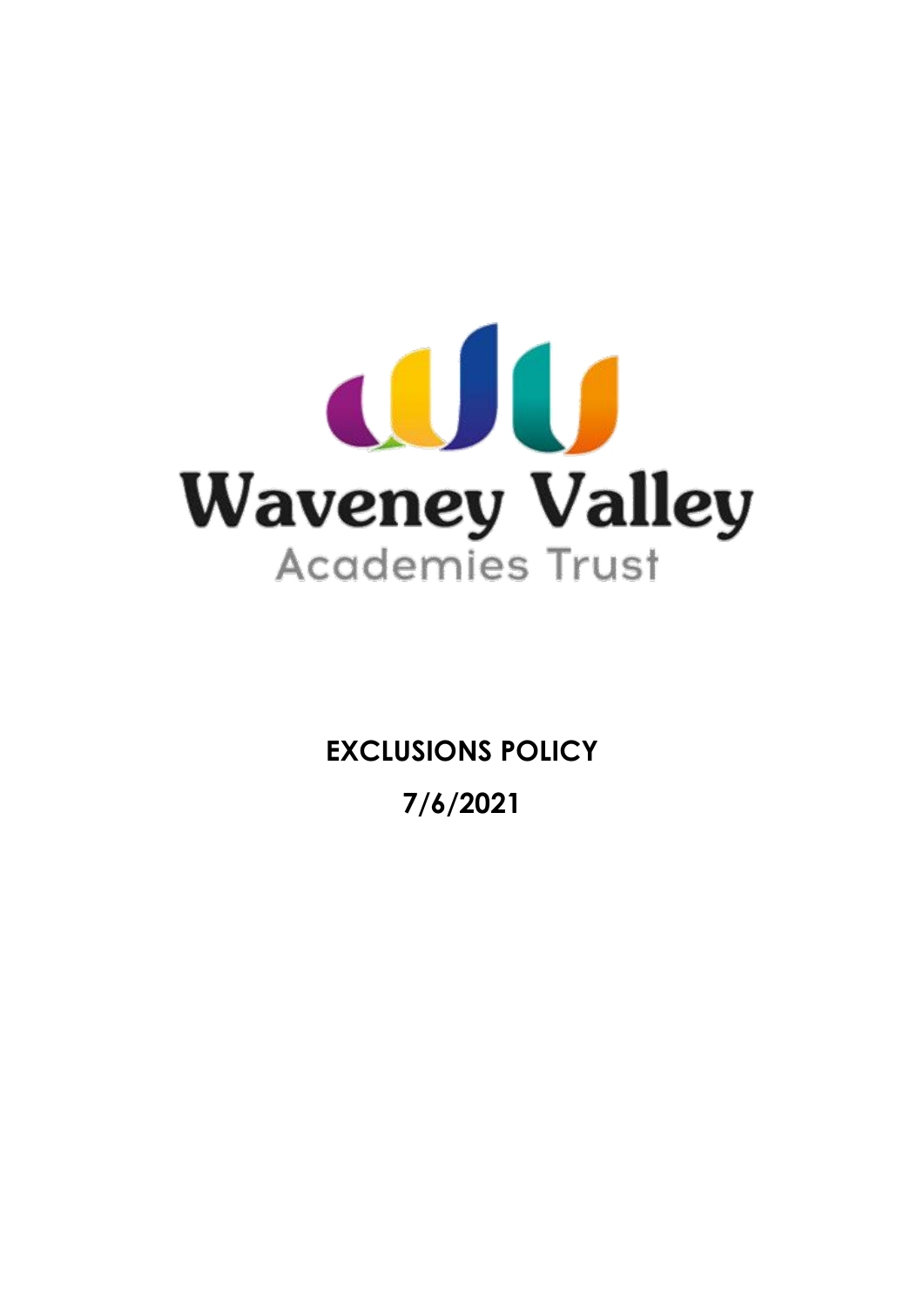# **Waveney Valley Academies Trust Exclusions Policy**

Good discipline in schools is essential to ensure that all children and young people can benefit from the opportunities provided by education. Within Waveney Valley Academies Trust, each school has its own student behaviour policy, with all schools working within the Trust Exclusions Policy.

The following principles apply to all exclusions whether internal, Fixed-Term, or Permanent:

- 1. The decision to exclude a pupil/student must be lawful, reasonable, and fair. Schools will follow their statutory duty not to discriminate against pupils/students on the basis of protected characteristics, such as disability or race, and will consider the fair treatment of pupils/students from groups who are vulnerable to exclusion.
- 2. The Headteacher and Trust Board will comply with their statutory duties in relation to SEN when administering the exclusion process; this includes having regard to the SEND Code of Practice.
- 3. The Trust recognises that there are some students who are particularly vulnerable to the impact of exclusion. This includes pupils with EHC plans and Children in Care (CiCS). Schools should engage proactively with other agencies in supporting the behaviour of pupils/students with additional needs.
- 4. In all decisions the Headteacher will look at the evidence and make his/her decision on the 'balance of probabilities' i.e. is it more likely than not that, for an example, an incident took place.
- 5. A pupil/student may not be externally excluded for more than 45 days in an academic year.
- 6. All exclusions must be on disciplinary grounds and will be the decision of the Headteacher (or a delegated deputy in the absence of the Headteacher). The Headteacher should consult with the CEO of the Trust when issuing Fixed-Term and Permanent Exclusions, who will therefore be disqualified from sitting on any resulting Trust Student Discipline Committee.
- 7. The behaviour of a pupil/student outside school can be considered grounds for an exclusion.
- 8. The Headteacher may withdraw an exclusion that has not yet been reviewed by the Trust Student Discipline Committee.
- 9. In exceptional cases, usually where further evidence has come to light, a Fixed-Term Exclusion may be issued to begin immediately after the first; or a Permanent Exclusion may be issued to begin immediately after the end of the fixed period. If a pupil/student is excluded for a further fixed period following their original exclusion, or is subsequently permanently excluded, the Headteacher will inform the parents (the word parent/s includes carers/guardians for the duration of this policy) without delay, and issue a new exclusion notice to parents.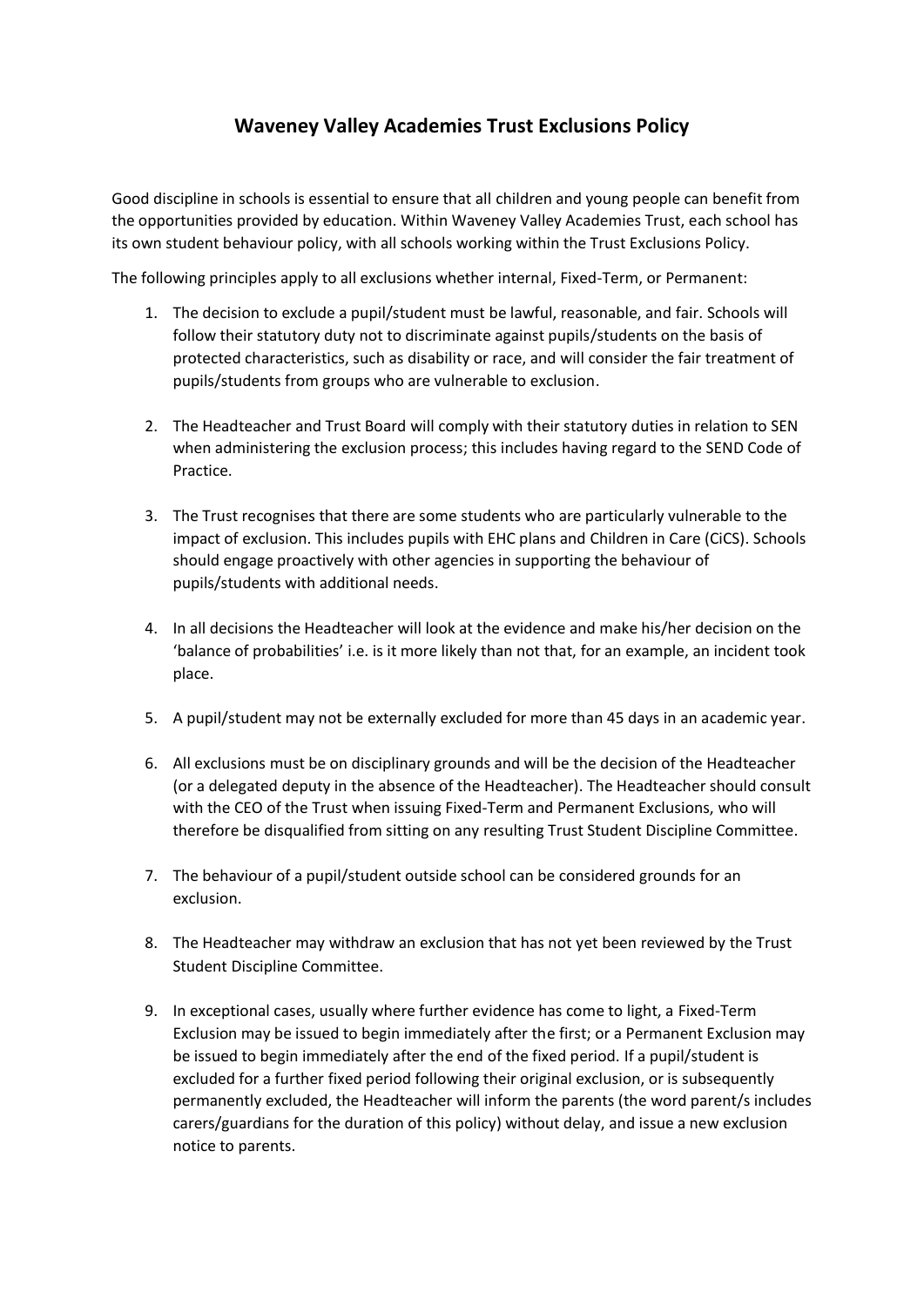- 10. For both internal and Fixed -Term Exclusions, the school must have a re-integration strategy for the pupil/student, including a formal meeting with parent/s and senior members of school staff.
- 11. In Trust secondary schools, all Fixed-Term Exclusions will end with at least one full day served in the school's internal inclusion room.
- 12. The Trust recognises that any 'Informal' or 'unofficial' exclusions, such as sending a pupil/student home 'to cool off', are unlawful, regardless of whether they occur with the agreement of parent/s. Any exclusion of a pupil/student, even for short periods of time, will be formally recorded.
- 13. A permanent exclusion must be the last resort, and may only be in response to:
	- i. a serious one-off breach, or persistent breaches, of the school's behaviour policy.
	- ii. where allowing the pupil/student to remain in school would seriously harm the education or welfare of the pupil/student, or others in the school.
- 14. It should be normal practice for the Headteacher, wherever practical, to give the pupil/student an opportunity to present his/her case before taking the decision to exclude.
- 15. The Headteacher will, without delay, notify the parent/s of the exclusion, and include in the information:
	- The reason(s) for the exclusion
	- The period of a Fixed-Term Exclusion
	- The parent/s' rights to make representation about the exclusion to the Trust Board and how the pupil/student may be involved in this
	- How the representations should be made
	- Where there is a legal requirement for the Trust Board to consider the exclusion, that the parent/s have the right to attend, to be represented at that meeting (at their own expense) and to bring a representative
- 16. When notifying parent/s about an exclusion, the Headteacher will set out what arrangements have been made to enable the pupil/student to continue their education prior to the start of any alternative provision, or the pupil/student's return to school.
- 17. Where an excluded pupil/student is of compulsory school age, the Headteacher in each school will notify the parent/s of the pupil/student of days on which they must ensure that the pupil/student is not present in a public place at any time during school hours. These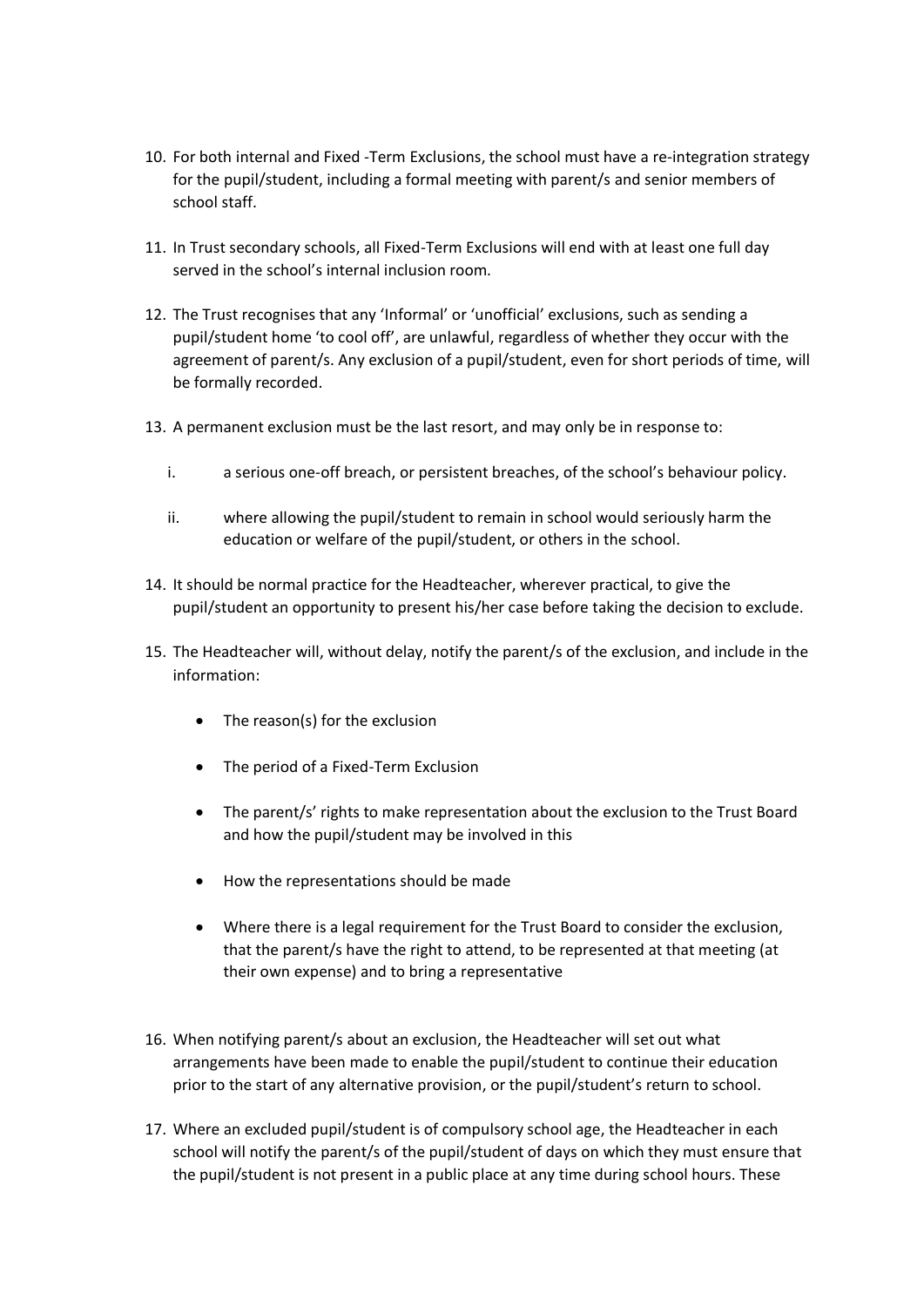days will be the first five school days of an exclusion (or until the start date of any alternative provision or the end of the exclusion where this is earlier). Each parent will be notified that, should they fail to comply with this duty without reasonable justification, they commit an offence and may be given a fixed penalty notice or be prosecuted.

- 18. The Trust Board will employ a fully trained Clerk for all Permanent Exclusion hearings.
- 19. The Headteacher will, without delay, notify the CEO (who will notify the Chair of Trustees, on behalf of the Trust Board) and the Local Authority of:
	- I. any Permanent Exclusion
	- II. any exclusion which would result in the pupil/student being excluded for a total of more than five school days (or more than ten lunchtimes) in a term
	- III. any exclusion which would result in the pupil missing a public examination or national curriculum test.

#### Internal Exclusions: Secondary Schools only

These are used where students have committed breaches of discipline which, in the judgement of the Headteacher, are in need of a greater sanction than a detention. The pupil/student is expected to comply with the rules of the internal inclusion room, failure of which can lead to an extension of the period of time served, Fixed-Term and possibly a Permanent Exclusion.

Factors which will then be taken into account are the previous disciplinary history of the student, the current reason for their internal exclusion and the appropriate 'exit strategy' agreed with parent/s.

The parent/s will be informed within 24 hours of their student's internal exclusion, and be expected to attend a reintegration meeting. At this meeting, a decision may be made to extend the period of internal exclusion, or look at more serious sanctions based on the response of the pupil/student.

#### Fixed Term Exclusions

When a serious breach of the behaviour policy has been committed, or when a pupil/student fails to heed earlier warnings about poor conduct, he or she may be excluded from school.

Decisions to issue Fixed-Term Exclusions will be given in writing although, initially, the school will seek to contact the parent verbally as soon as possible. The total number of days of a Fixed-Term Exclusion must not exceed 45 days in any one academic year.

As outlined in item 11 above, all Fixed-Term Exclusions, in Trust secondary schools, will end with at least one full day served in the school's internal inclusion room.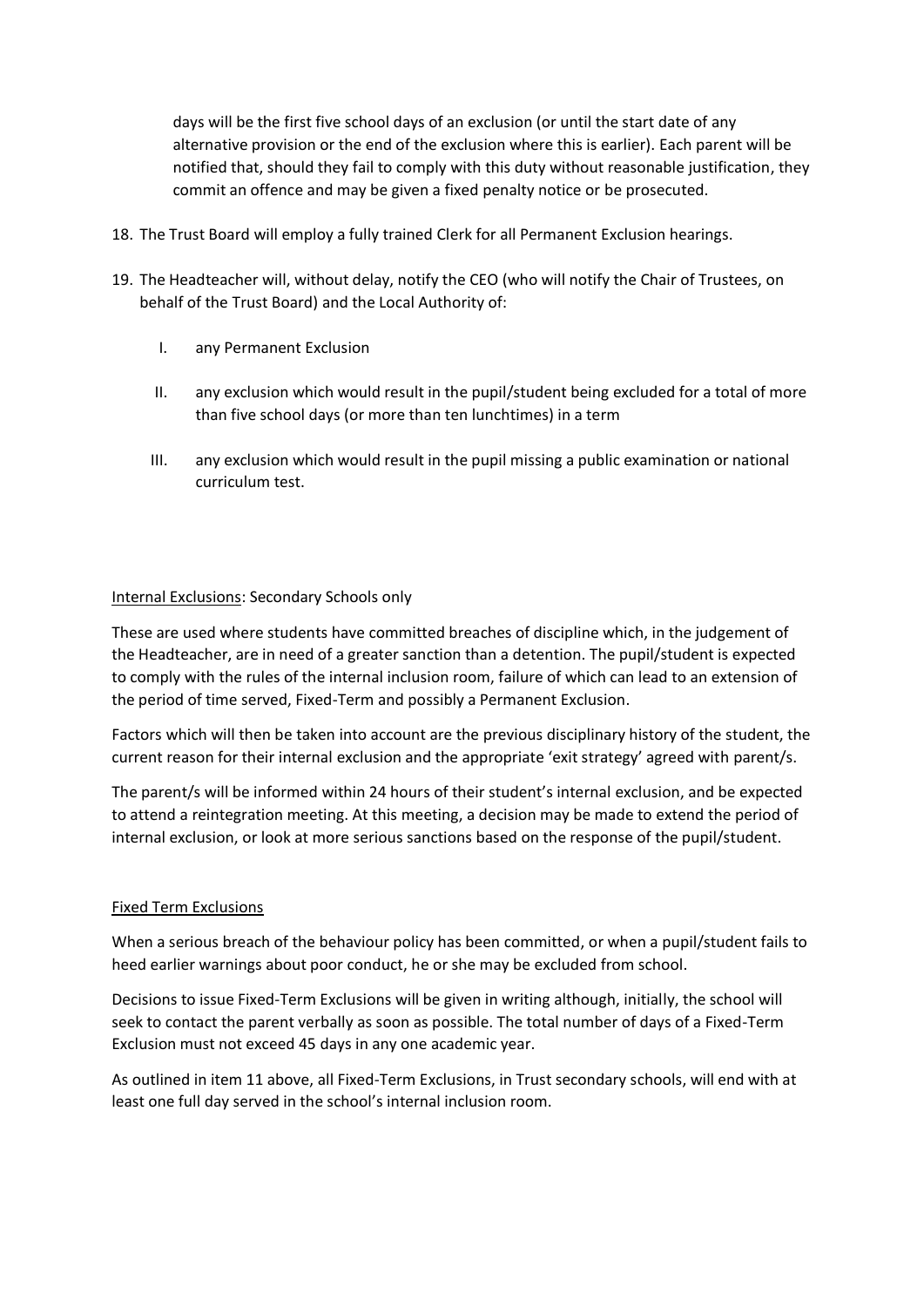## Permanent Exclusions

No pupil/student will be Permanently Excluded without first exhausting all other strategies. In the case of any assault, or threatened assault, the investigation will look at the degree of injury physical, psychological, and emotional, to the victim and those who may have been witnesses to the assault, and the long-term effect on their mental health.

The decision to exclude a child permanently is to be considered the final resort in the process of dealing with disciplinary offences and would normally only be used when a range of other strategies have failed, such as a Suffolk/Norfolk Pupil Support Framework (SPSF), or it is deemed that the breach of the school's behaviour policy is so serious that no alternative strategy is available to the school.

The school must show that all possible alternative interventions, both internal and external, have been explored and actioned, if appropriate, and that they have documented evidence of all the avenues which have been explored; this might not be applicable if the sanction is given for what is deemed by the school to be a sufficiently serious one-off breach of the school's behaviour policy, as stated in item 13. i. above.

A permanent exclusion will be given for the following reasons:

- I. Serious violence, or the threat of serious violence against another pupil/student, a member of staff or any visitor to the school community; when considering the degree of violence, the Headteacher should consider not only the level of physical injury caused but psychological and emotional damage to the victim and those who may have witnessed the incident.
- II. Sexual abuse or assault.
- III. Persistent bullying.
- IV. Supplying or being in possession of illegal drugs<sup>1</sup> on the school premises.
- V. Carrying an offensive weapon, for example a bladed article, or anything that could be used as an offensive weapon against students, staff, or visitors to the school community, or cause stress and alarm by being perceived to be.
- VI. Dangerous substances.
- VII. Causing serious harm to the behaviour of other children.
- VIII. Serious and/or sustained theft of school property.
- IX. Serious or sustained vandalism to school property.

<sup>1</sup> [https://www.inbrief.co.uk/offences/drug-](https://www.inbrief.co.uk/offences/drug-classification/%23:~:text=UK%20illegal%20drug%20classification%20What%20is%20meant%20by,of%20many%20drugs%20is%20illegal%20under%20UK%20law)

[classification/#:~:text=UK%20illegal%20drug%20classification%20What%20is%20meant%20by,of%20many%2](https://www.inbrief.co.uk/offences/drug-classification/%23:~:text=UK%20illegal%20drug%20classification%20What%20is%20meant%20by,of%20many%20drugs%20is%20illegal%20under%20UK%20law) [0drugs%20is%20illegal%20under%20UK%20law](https://www.inbrief.co.uk/offences/drug-classification/%23:~:text=UK%20illegal%20drug%20classification%20What%20is%20meant%20by,of%20many%20drugs%20is%20illegal%20under%20UK%20law)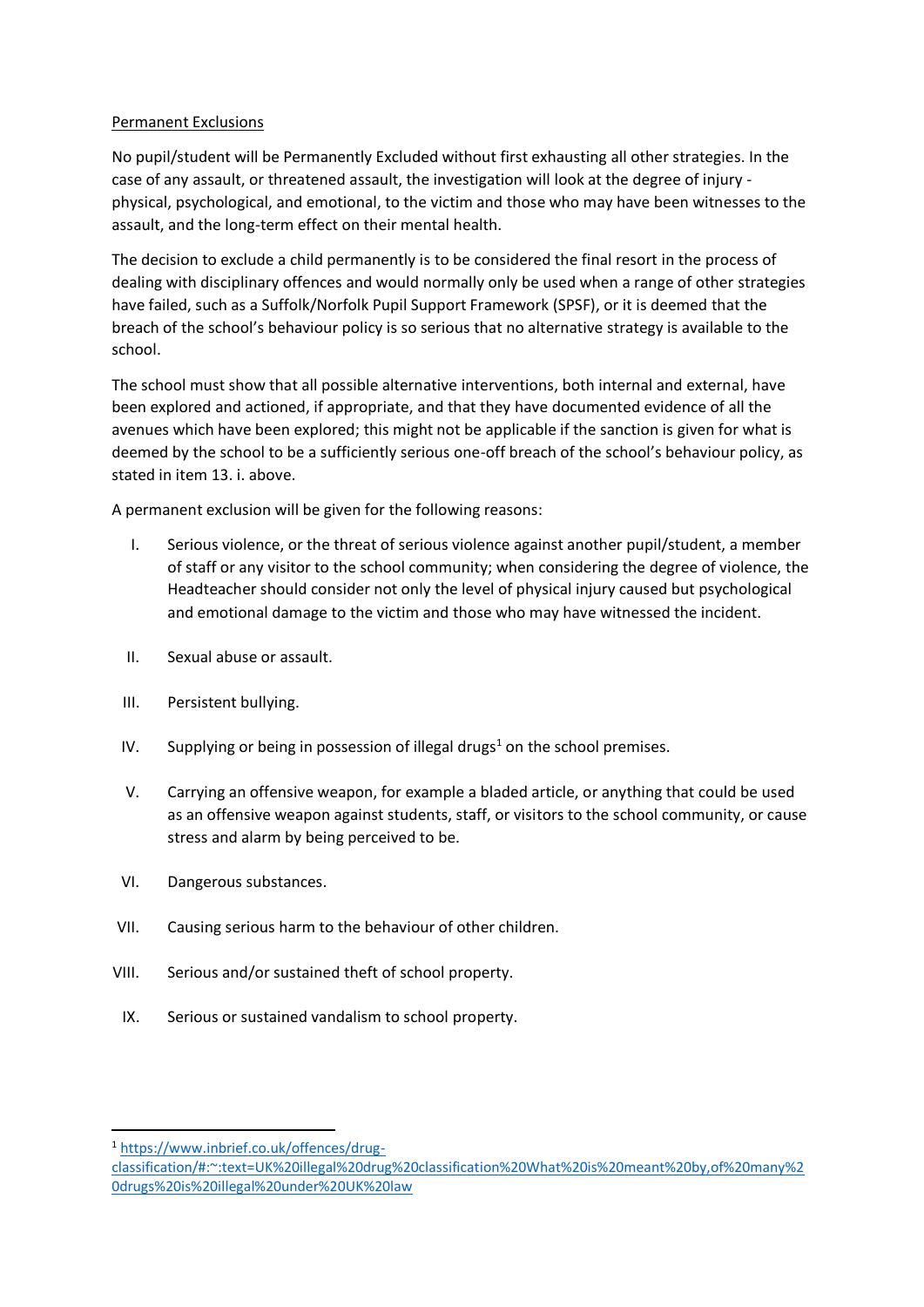- X. Persistent poor and serious behaviour, including persistent refusal to follow staff direction, or a one-off breach of the school's behaviour policy that is deemed to have been sufficiently serious.
- XI. Serious malicious allegation/s against a member of staff that is unproven.
- XII. Threatening or serious defamatory conduct towards the school itself, a pupil/student or a member of staff, including online.
- XIII. Continual failure to follow the required level of behaviour during an internal exclusion.
- XIV. Failure to achieve the targets as laid down by the SPSF (Suffolk Student Support framework) or Sixth Form Contract.
- XV. Any other incident inside or outside the school, which, in the view of the school, is of such a serious nature as to warrant a permanent exclusion.

The final decision is for the Headteacher, taking into consideration all the factors related to the student, the welfare of other students, the school and the particular circumstances surrounding the breach in question.

The Trust Board will, within 15 academic days of notification of the exclusion, form a Student Discipline Committee in line with the Trust's Scheme of Delegation, to consider the exclusion if:

- I. the exclusion is permanent
- II. it is a Fixed-Period Exclusion which brings the pupil's total number of school days of exclusion to more than 15 in a term
- III. it would result in a pupil missing a public examination or national curriculum test.

If the exclusion means that a pupil/student will miss a public examination or an important assessment, and it is not possible to constitute a hearing, the Trust Board will make the decision alone as whether to allow the pupil/student into the school to take the examination. The Chair will take into consideration all the circumstances of the case.